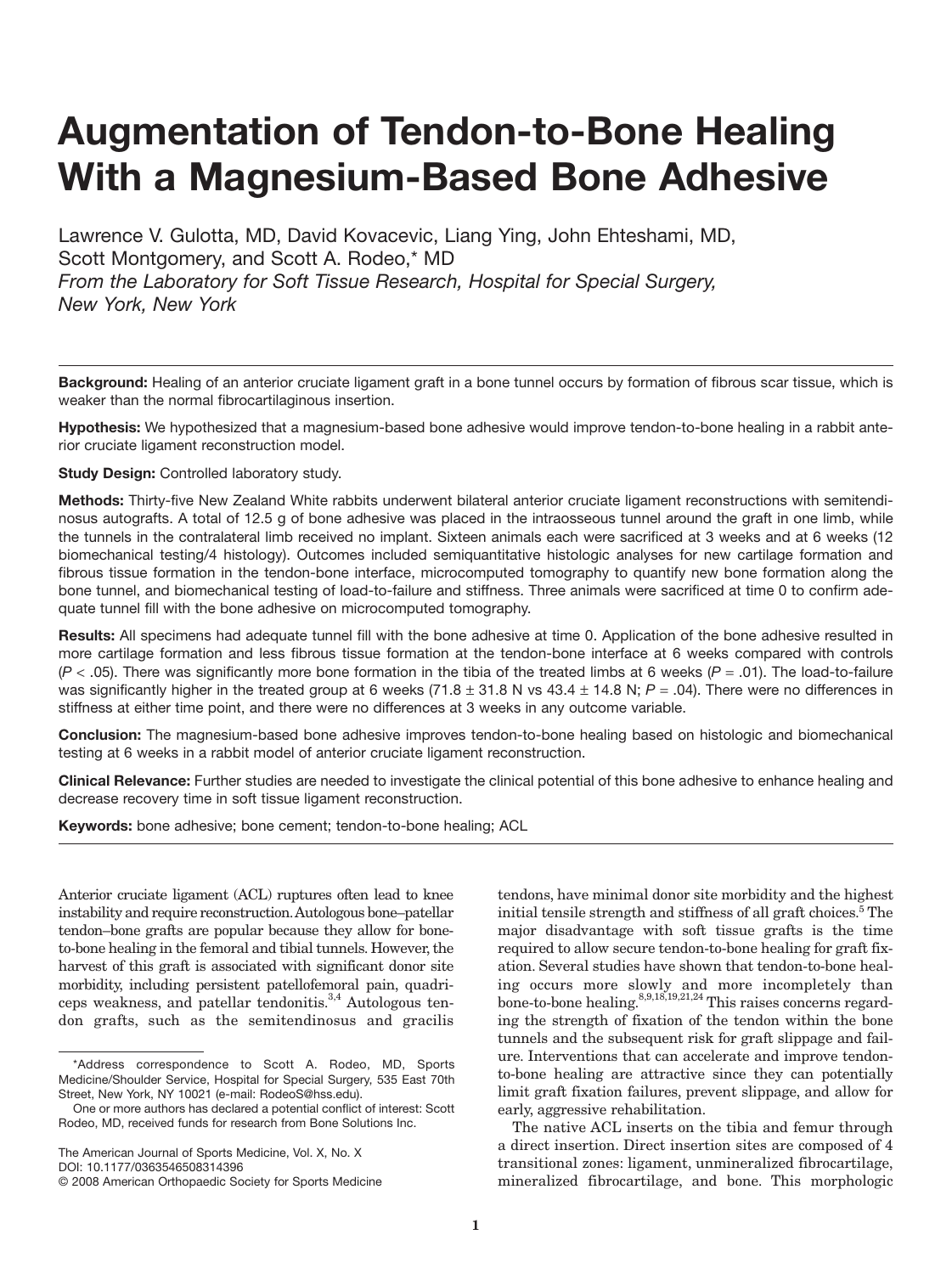construct is not replicated after ACL reconstruction. Instead, the tendon graft heals in the bone tunnel with an interposed layer of fibrovascular scar tissue that is biomechanically inferior to a normal tendon-to-bone insertion.<sup>8,9,19,21</sup> Over time, the surrounding bone grows into this interface tissue, while collagen fibrils become oriented perpendicular to the long axis of the tendon and anchor into the bone. This arrangement is similar histologically to the Sharpey fibers seen in indirect insertion sites, such as the medial collateral ligament of the knee. Because of the formation of scar tissue between the graft and bone early in the healing process, the fixation sites of tendon grafts are seen as the "weak link" in ACL reconstruction.

Bone cements are widely available for filling osseous defects in fracture repair. Recently there has been an effort to evaluate whether these products can aid in tendon-bone healing. Most of these studies have focused on calcium phosphate– based cements and have shown encouraging preliminary results.16,23 Osteocrete (Bone Solutions Inc, Dallas, Tex) is a magnesium-based, injectable bone adhesive currently in experimental use. Osteocrete has been shown in preliminary studies to have a peak tensile load to failure 3 times that of calcium-based bone cements in both bone-bone and tendonbone attachments in cadaveric models.<sup>2</sup> It has also been shown to increase the amount of callous formation in an equine metatarsal osteotomy model when compared with a calcium phosphate cement.<sup>26</sup> While these preliminary studies are encouraging, the material's ability to improve the healing of soft tissue to bone in vivo has not been studied.

The purpose of this study was to investigate the effect of an injectable, magnesium-based bone adhesive on tendonto-bone healing in a rabbit ACL reconstruction model. We hypothesized that this material would act as an osteoconductive scaffold, leading to a reduction in fibrous tissue and increased bone and fibrocartilage formation at the healing tendon-bone interface, with an improvement in the biomechanical properties when compared to untreated controls at 3 and 6 weeks.

## METHODS

#### Study Design

A total of 35 New Zealand White rabbits underwent bilateral ACL reconstruction surgery with semitendinosus autografts. The right limb received Osteocrete (Bone Solutions), a magnesium-based, injectable bone adhesive, while the left limb received no bone adhesive and served as control. Sixteen rabbits were sacrificed at 3 weeks, and the remaining 16 were sacrificed at 6 weeks. At each time point, 12 animals were used for biomechanical testing, and 4 were used for microcomputed tomography (µCT), scanning electron microscopy, and histology. Three animals were used for time 0  $\mu$ CT analysis to evaluate tunnel fill with the bone adhesive.

## Animal Model

This study used an established model of ACL reconstruction in the knee of skeletally mature male New Zealand White rabbits.<sup>13</sup> The rabbits were obtained from a licensed

United States Department of Agriculture dealer and were housed in the Facility for the Care of Laboratory Animals at our institution, in accordance with the standards established by the National Institutes of Health for the care and use of laboratory animals. Upon arrival, the animals were housed in individual cages and allowed free cage activity for 1 week before surgery. This study was approved by the Institutional Animal Care and Use Committee.

#### Surgical Procedure

Rabbits received no food or water 12 hours before surgery. Anesthesia was induced with ketamine (40 mg/kg) and acetylpromazine (0.5 mg/kg) delivered in a single syringe subcutaneously. Anesthesia was then maintained throughout the surgery via isoflurane inhalation through an endotracheal tube. Animals received ampicillin (25 mg/kg) 30 minutes before surgery for antibiotic prophylaxis.

A midline incision was made, and a lateral parapatellar arthrotomy was used to expose the ACL. A lateral arthrotomy was used to preserve the medial patellar retinaculum in an effort to minimize the risk of postoperative patellar dislocation. The semitendinosus tendon was then harvested and placed in saline-soaked gauze until preparation. Tunnels were drilled with a 2.78-mm-diameter drill bit through the femur and tibia at the insertion of the native ACL. In contrast to the established model of ACL reconstruction in New Zealand White rabbits, a slightly larger drill bit was used in this study to ensure adequate space for the bone adhesive.<sup>13</sup> The graft was then passed through the bone tunnels to replace the ACL. The tunnels were irrigated with saline before application of the experimental agent.

The Osteocrete (Bone Solutions) bone adhesive was then prepared using a strict sterile technique.Twelve grams of the bone adhesive was mixed with 3 mL modified phosphate buffered saline in a 50-mL syringe as per the manufacturer's protocol. The mixture was manually stirred for 2 minutes. When the material became viscous and began to harden, which took about 5 minutes, it was transferred into a 12-mL curved-tip syringe (MonoJect; Tyco Healthcare Group LP, Mansfield, Mass) with approximately half of the tip cut off to form an opening measuring an eighth of an inch (no needle was used) and injected into the bone tunnels of the femur and tibia of the right knee. The bone tunnels were roughly 2 cm long, and about 1 mL of cement was injected into each tunnel from the extra-articular end. There were no problems with the viscosity of the cement during injection. The graft was passed back and forth to ensure even coating of the agent along the entire tunnel. Extravasated bone adhesive was cleaned using a saline-moistened sponge. The grafts were then secured to the periosteum and the surrounding soft tissues outside the femoral and tibial tunnels using 3-0 Ethibond sutures (Ethicon Inc, Somerville, NJ). After the graft was fixed, the remaining bone adhesive was used to "caulk" the exits of the bone tunnels. The wounds were then closed in layers, paying special care to ensure adequate closure of the lateral patellar retinaculum with 3-0 Ethibond.

Postoperatively, all animals were allowed free cage activity. They were given buprenorphine (0.05 mg/kg) subcutaneously for 3 days for pain control. The rabbits typically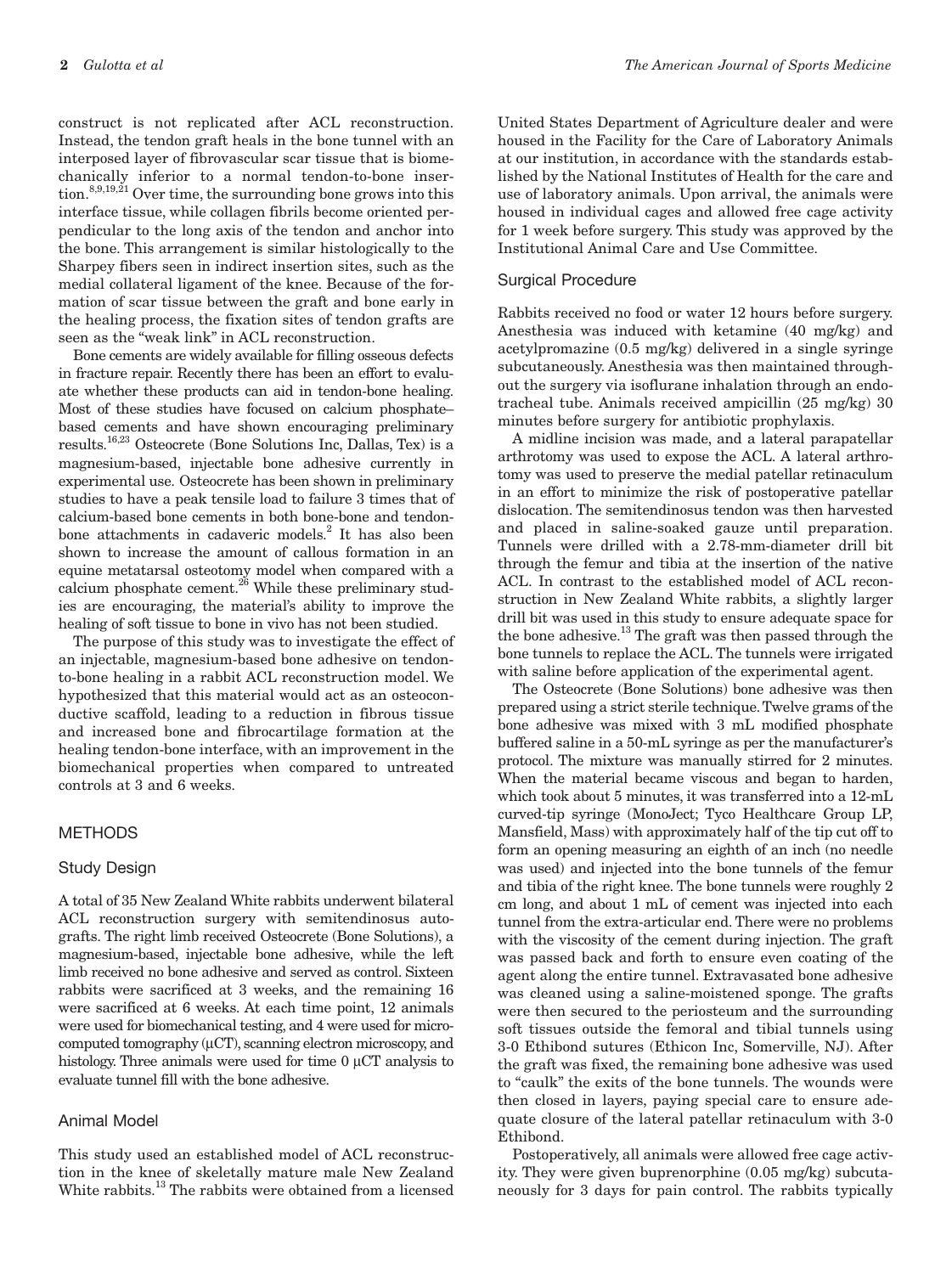had a mild limp for up to 2 weeks and regular pain-free activities after 2 weeks. Three animals were sacrificed immediately after the surgical procedure and served as time 0 controls to verify adequate tunnel fill with the bone adhesive. Sixteen animals were sacrificed at 3 weeks, and 16 animals were sacrificed at 6 weeks. These animals were tranquilized with acetylpromazine (0.4 mg/kg) 30 minutes before euthanasia to reduce stress. The animals were then euthanized with sodium pentobarbital 26% ("Sleepaway"; Fort Dodge Animal Health, Fort Dodge, Iowa) administered intravenously through the auricular vein.

### Microcomputed Tomography Analysis

Upon necropsy at their respective time points, limbs were carefully dissected, and axial sections were obtained from the tendon-to-bone interfaces at the tibial and femoral tunnels. These sections were fixed in 10% neutral buffered formalin. Microcomputed tomography  $(\mu CT)$  analysis at 19  $\mu$ m of isotropic resolution was subsequently performed using an MS-8 In Vitro Specimen Scanner (GE Medical System, London, Ontario, Canada). Each scan included a phantom containing air, saline, and an SB-3 bone analog (1.18 g/cc) for calibration of image Hounsfield units to tissue mineral density.7 Individual CT slices were reconstructed using a modified Parker algorithm with a resolution of 24  $\mu$ m.<sup>20</sup> Images were thresholded using 25% of the mineral attenuation of the cortical bone for each specimen. Regional analyses of the thresholded scans were performed using the system software (MicroView; GE Healthcare Technologies, Waukesha, Wis). A  $4.5 \times 6.0$ -mm cylindrical volume of interest (VOI) was centered along the longitudinal axis of the bone tunnel in the middle portion of the tunnel. The VOI contained the graft and the bone surrounding the tunnel, as all tunnels were drilled with a 2.78-mm drill bit. Total bone volume  $(TBV, \text{mm}^3)$  and bone volume fraction  $(BV/TV)$  were calculated based on the number of bone voxels compared with the total number of voxels in the VOI. Tissue mineral content (TMC, mg) and bone mineral content (BMC) were also determined based on the known standard. Trabecular architecture was characterized by the direct trabecular thickness (TbTh,  $\mu$ m) measurements. For the 3 time 0 specimens, qualitative assessments were made to determine the extent of the canal filled with the bone adhesive.

### Histomorphometric Analysis

The same specimens that underwent  $\mu$ CT analysis were then decalcified in Immunocal (Decal, Congers, NY) and embedded in paraffin. Five-micrometer-thick sections were cut perpendicular to the bone tunnel and stained with hematoxylin and eosin and safranin-O/fast green for routine histologic evaluation using light microscopy (Eclipse E800; Nikon, Melville, NY). Digital images were taken using a SPOT RT camera (Diagnostic Instruments, Sterling Heights, Mich). Computerized image analysis (Image J, NIH) was then used to measure the width of the tendonbone interface and the area of new cartilage formation. To determine the interface width, the tendon-to-bone interface was divided into 4 quadrants. Each histologic section was



**Figure 1.** Interface width (IF) was measured as the distance between the tendon graft (T) and the bone tunnel (B). Four measurements were taken in each of the 4 quadrants and then averaged.

taken at the midportion of the tunnel, approximately 1 cm from the articular surface. In each of the 4 quadrants, the interface width was measured as the distance between the edge of the bone tunnel and the outer tendon as determined under  $100\times$  magnification.<sup>13</sup> Four separate measurements were made in each of the quadrants for a total of 16 measurements for each specimen. The interface width was then determined by averaging these numbers for each specimen (Figure 1). The area of new cartilage formation was determined by outlining the area of metachromasia on the safranin-O slides at 40× magnification. The total area of metachromasia was recorded for each specimen.<sup>10</sup> Three observers performed the histomorphometric measurements together as a group and arrived at a consensus.

### Biomechanical Analysis

The limbs that were used for biomechanical analysis were frozen at –80°C until testing. At the time of testing, the limbs were thawed, and all soft tissue was removed except the grafted tendon. All scar tissue and sutures at the tunnel exits were carefully removed so as to determine the effects of the bone adhesive on the strength of healing and eliminate any confounding factors such as suture material. The femur–ACL graft–tibia complexes were fixed in specially designed clamps allowing tensile loading along the axis of the graft in a materials testing machine.A preload of 1 N was applied.After cyclic preconditioning of the constructs between elongation limits of 0 and 0.75 mm, a load-to-failure test was performed at an elongation rate of 10 mm/min. The failure load was recorded, and stiffness (N/mm) was calculated from the slope of the linear region of the load-displacement curve between 1.5 and 2 mm of elongation. The site of graft failure (femoral tunnel, midsubstance, or tibial tunnel) was recorded. This testing protocol has been used in previous studies from our laboratory.<sup>1,13</sup>

### Statistical Analysis

Before this study, a power analysis was performed. In our previous work with this rabbit ACL reconstruction model,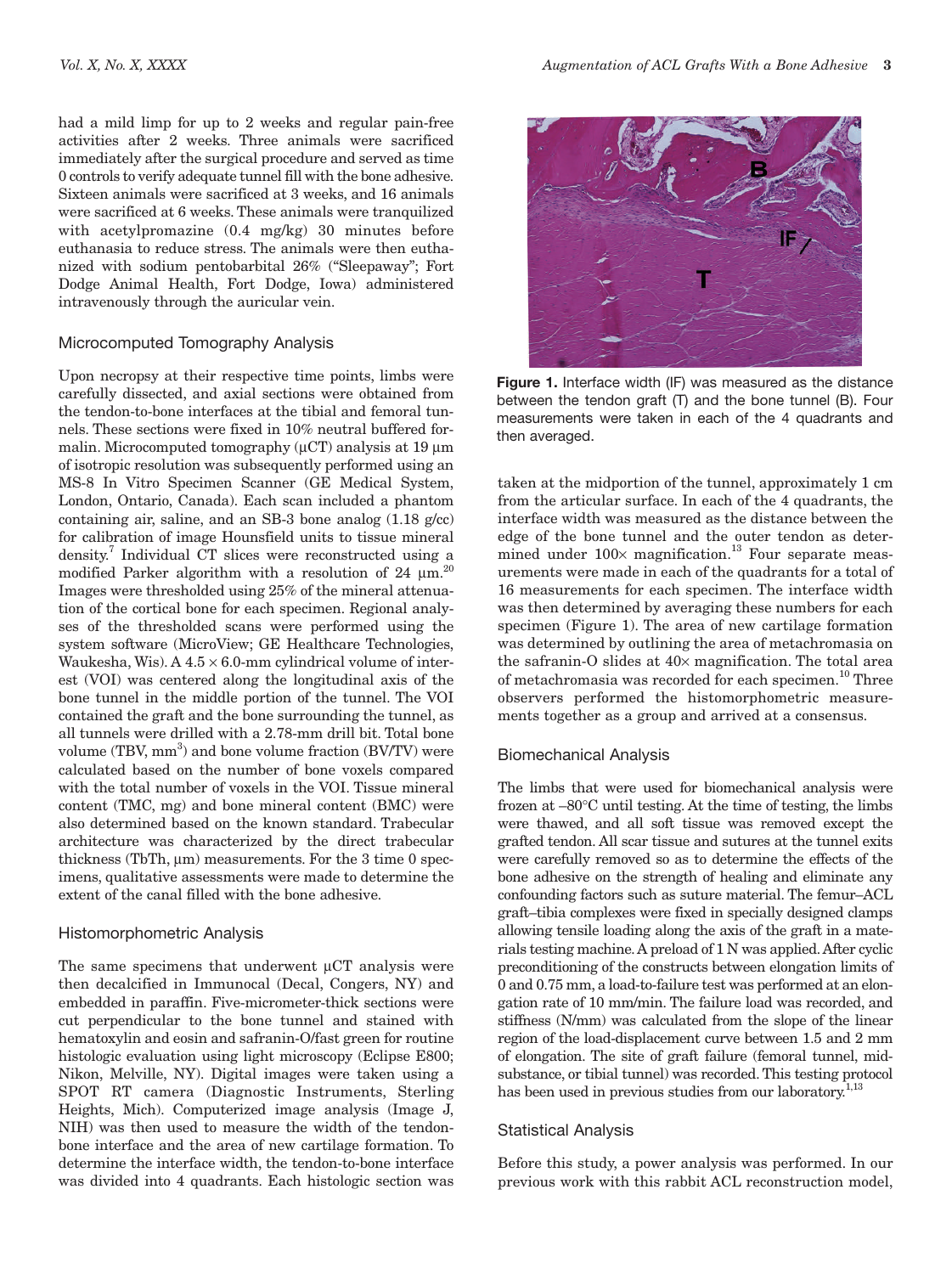

**Figure 2.** Microcomputed tomography at time 0 of the femur (A) and tibia (B) confirms adequate tunnel fill with the bone adhesive at the time of surgery. Line arrow marks the tendon graft, and block arrows denote the bone adhesive.

we found that the average width of the tendon-bone scar interface was approximately 130  $\mu$ m  $\pm$  20  $\mu$ m.<sup>1,6,13</sup> Using these estimations, 4 specimens per group provided a power of .80 to detect a 30% difference in tendon-bone interface width with  $\alpha = .05$ . For biomechanical testing, our prior testing with this model found an average tensile strength of 20 N at 28 days after repair, with a standard deviation (SD) of 5.0 N.<sup>1,6,13</sup> For the current study, an increase in

strength of 40% would be considered clinically significant. Using these estimations, a power of .80 is achieved using 12 specimens per group with  $\alpha = .05$  for biomechanical testing. The power calculation was performed using SigmaStat (Jandel Scientific, San Rafael, Calif). The histomorphometry, µCT, and biomechanical data were all compared between the experimental and control limbs using a paired Student *t* test (Excel; Microsoft, Redmond, Wash). Statistical significance was set at  $P < .05$ .

#### RESULTS

## Gross Observations

Upon necropsy, the knee joints of all limbs contained clear serous fluid, but there were no signs of gross infection. Synovitis was seen in all limbs at 3 weeks (no noticeable difference between control and experimental), but by 6 weeks, the synovitis had subsided. There were no obvious chondral injuries noted. Although the bone cement is exothermic, there was no evidence of graft or tissue necrosis on histologic testing. Moreover, no cement residue was found on the cartilage or in the intra-articular space. Five grafts failed to heal: 1 in the control limb of an animal sacrificed at 3 weeks; 1 from the experimental limb at 3 weeks; 1 from an experimental limb at 6 weeks; and 2 from control limbs at 6 weeks. The location of graft failure was intra-articular (midsubstance) in all limbs. The specimens with failed grafts were deducted from the biomechanical testing groups. Therefore, there were 11 specimens available for biomechanical testing in the control group at 3 weeks, the bone adhesive group at 3 weeks, and the bone adhesive group at 6 weeks; and there were 10 specimens available in the control group at 6 weeks. Four specimens in each group remained available for histomorphometric analysis. In the 3 animals that were sacrificed at time 0, the bone adhesive had not completely hardened by the time of necropsy. The time from surgery to necropsy was approximately 30 minutes for all animals in the time 0 group. In vitro, the bone adhesive had completely hardened after 20 minutes, suggesting that perhaps the blood and synovial fluid in vivo may delay hardening.

## Microcomputed Tomography

Three specimens underwent  $\mu$ CT at time 0 to confirm adequate tunnel fill with the bone adhesive. Qualitative analysis of these scans confirmed that the bone adhesive had circumferentially coated the graft throughout the length of the tunnel (Figure 2). By 6 weeks, the TBV was significantly greater in the tibial tunnels of the experimental limbs when compared with the control limbs (27.0  $\pm$  8.1 mm<sup>3</sup> for the experimental tibia, 12.0  $\pm$  3.6 mm<sup>3</sup> for the controls;  $P = .03$ ). There were no differences in TBV between the experimental and control femurs at 6 weeks, nor were there any differences in either bone at 3 weeks (Figures 3 and 4). Furthermore, there were no differences between any groups for TMC, BMC, BV/TV, or TbTh (data not shown).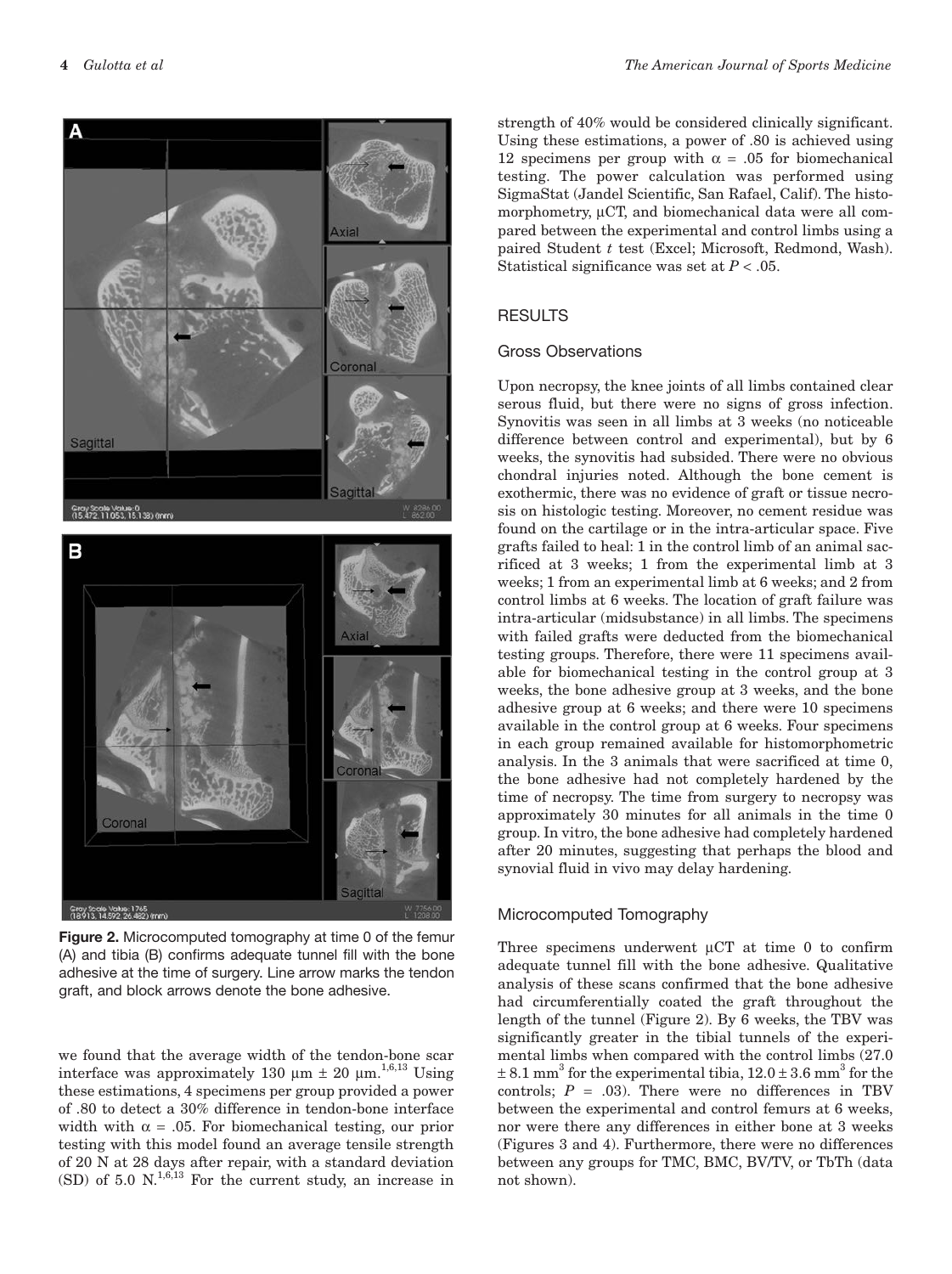

**Figure 3.** Total bone volume ( $mm^3 \pm SD$ ) in the femoral and tibial tunnels as determined by microcomputed tomography. The tibial tunnels that received the bone adhesive had more new bone formation at 6 weeks than controls. \*Represents a significant difference compared with the control group at the same time point (*P* < .05).



**Figure 4.** Three-dimensional reconstruction of microcomputed tomography images at 6 weeks.

#### Histomorphometric Analysis

All tendon grafts healed by the formation of fibrovascular interface tissue at the tendon-bone interface. There was progressive new matrix formation and bone in-growth by 6 weeks. This resulted in the establishment of collagen fiber continuity between tendon and bone in all samples (Figure 5). An enthesis with fibrocartilage between tendon and bone circumferentially was not observed in any sample. However, there were several samples in which a portion of the tendonto-bone interface replicated the fibrocartilaginous transition zone of the native insertion site at 6 weeks. Three of the 4 femoral specimens (75%) and all 4 of the tibial specimens (100%) treated with the bone adhesive exhibited fibrocartilage formation. In the control group, fibrocartilage was found



**Figure 5.** Histology images at 6 weeks. The bone adhesive induced more new cartilage formation at the interface as seen on the safranin-O–stained slides (B and D, block arrows indicate areas of metachromasia). Application of the bone adhesive also resulted in less fibrous tissue formation between the tendon graft and the bone tunnel (E and G, line arrows indicate interface tissue in a control specimen).

in only 1 of the 4 specimens in both the tibia (25%) and femur (25%). In 1 sample that received the bone adhesive in the 6-week group, a granuloma was observed in the tendon-bone interface. This was the only example of the adhesive potentially inciting an inflammatory response. The adhesive does not have any known side effects or toxicity.

Treatment with the bone adhesive resulted in less apparent scar tissue formation at the tendon-bone interface as evidenced by interface widths at 6 weeks (Figure 6). There was a reduction in the interface width of 44% for the femur and 50% for the tibia in the limbs that received Osteocrete (Bone Solutions) when compared with controls. The mean interface width for the femurs in the experimental group at 6 weeks was  $69.5 \pm 36.2 \mu m$ , while the mean width for the control femurs at 6 weeks was  $156.9 \pm 57.3$  µm ( $P = .04$ ). The mean interface width for the tibia in the experimental group at 6 weeks was  $75.8 \pm 25.1$  µm, while the mean width for the 6-week control tibia was  $150.5 \pm 42.2$  µm ( $P = .04$ ). There were no differences between groups at 3 weeks.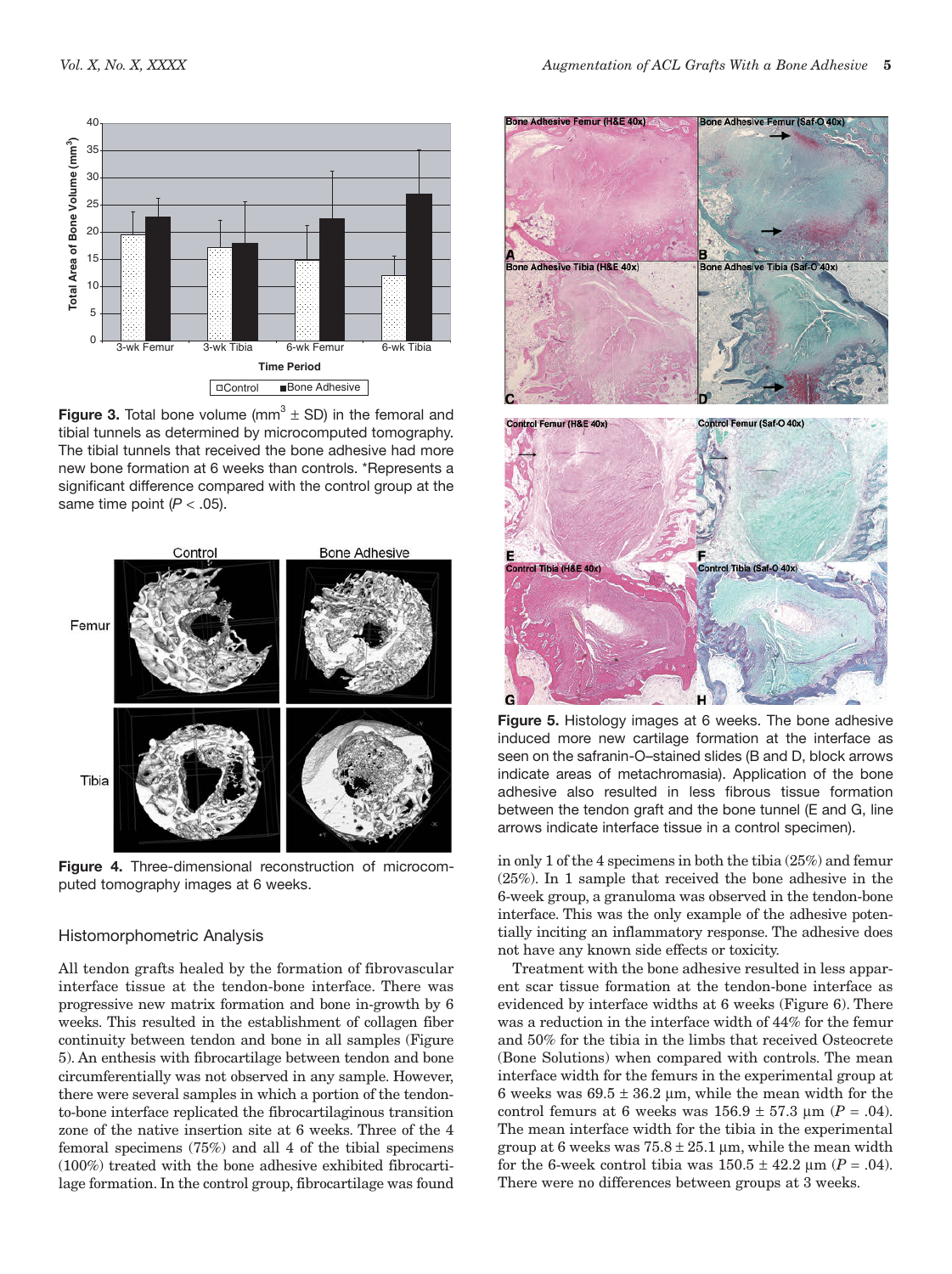

**Figure 6.** Interface width. Femoral and tibial specimens that received the bone adhesive had narrower interface widths ( $\mu$ m  $\pm$  SD), indicating less fibrous tissue formation at the interface compared with controls at 6 weeks  $(P < .05)$ . \*Represents a significant difference compared with the control group at the same time point  $(P < .05)$ .



**Figure 7.** Metachromasia. Addition of the bone adhesive induced more new cartilage formation at the interface as evidenced by an increased area of metachromasia ( $\mu$ m<sup>2</sup> ± SD; *P* < .05). \*Represents a significant difference compared with the control group at the same time point  $(P < .05)$ .

The bone adhesive also resulted in more cartilage formation as evidenced by the area of metachromasia at 6 weeks (Figure 7). The mean area of metachromasia in the experimental 6-week femurs was 79 556.2  $\pm$  61 664.0  $\mu$ m<sup>2</sup> compared with  $2806.2 \pm 6873.7 \mu m^2$  for the control femurs at 6 weeks  $(P = .01)$ . The mean area in the experimental 6-week tibia was 41 979.2  $\pm$  38 345.7  $\mu$ m<sup>2</sup>, while the control 6-week tibia contained  $2806.2 \pm 6873.7 \mu m^2 (P = .04)$ . No differences were seen between the groups at 3 weeks.

#### Biomechanical Testing

The mean load-to-failure for the experimental limbs at 6 weeks was twice that seen for the control limbs at the



**Figure 8.** Ultimate tensile load to failure. Addition of the bone adhesive resulted in higher ultimate loads to failure at 6 weeks. \*Represents a significant difference compared with the control group at the same time point  $(P < .05)$ .

same time point  $(71.8 \pm 31.8 \text{ N}$  for the experimental limbs compared with  $43.4 \pm 14.8$  N for controls;  $P = .04$ ). There were no differences between the groups at 3 weeks  $(36.1 \pm$ 9.1 N for the 3-week experimental limbs,  $36.7 \pm 9.5$  N for controls;  $P = .90$ ). There were no differences between groups at either time point in stiffness of the bone–tendon graft–bone construct (Figure 8). All specimens failed at the graft-tunnel junction, with an equal number of failures occurring from the tibial and femoral sides.

## **DISCUSSION**

It is well established that tendon grafts heal in a bone tunnel with an intervening layer of fibrovascular scar tissue. This scar tissue is mechanically inferior to normal tissue and represents a "weak link" after surgical reconstruction. As these tissues remodel with time, bone from the tunnel grows into the fibrous interface tissue and confers mechanical strength. For these reasons, there is much interest in developing interventions that can accelerate and improve bone in-growth. Several experimental agents have been studied, including the application of bone morphogenetic protein-2  $(BMP-2)$ ,<sup>1,13,14</sup> transforming growth factor-β1  $(TGF-β1)<sup>27</sup>$  the antiosteoclastogenic protein osteoprotegerin, $6$  stem cells,  $12,17$  periosteum,  $28$  transcutaneous ultrasound,<sup>25</sup> and calcium-based cements.<sup>13,16,23</sup>

In this study, we evaluated the ability of a magnesiumbased bone adhesive to improve tendon-to-bone healing in a rabbit ACL reconstruction model. We found that this material had a positive effect in terms of limiting scar formation, promoting the regeneration of a fibrocartilage insertion site, and increasing the amount of bone formed in the tunnels at 6 weeks. These histologic findings correlated with improved biomechanical properties in terms of load-to-failure.

The use of bone cements to augment bone in-growth into the scar interface is an attractive option because these materials are readily available and relatively inexpensive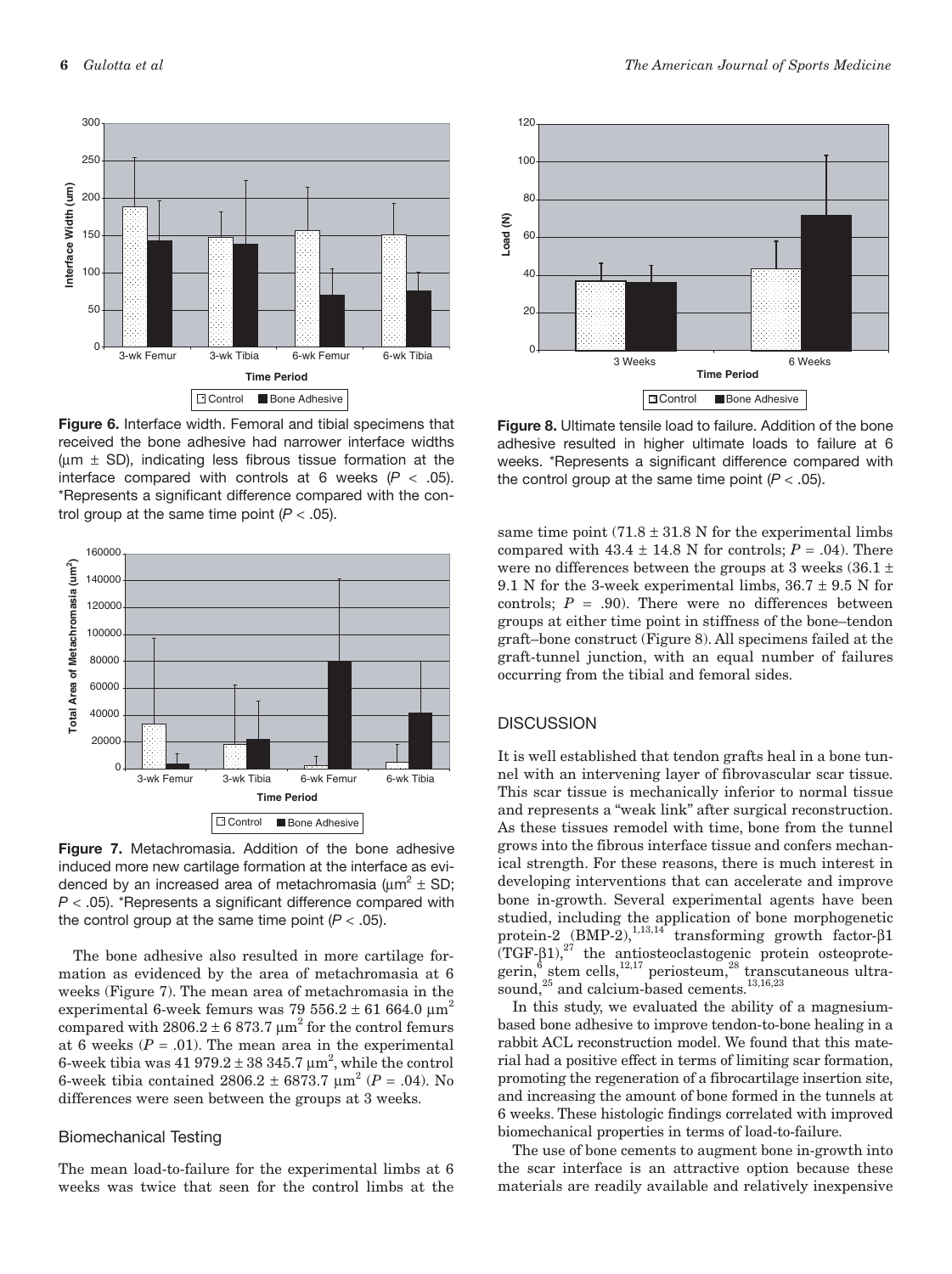when compared with other biologic therapies. Using a similar model, Tien et  $al^{23}$  evaluated the ability of a calciumphosphate bone cement to augment tendon-to-bone healing. They found the cement caused diffuse bone ingrowth into the interface tissue at early time points when compared with untreated controls. Furthermore, they showed that ultimate loads to failure were 3 times that of the control group at 1 week and approximately twice that of the control group at 2 weeks. Biomechanical testing at later time points was not conducted. Matsuzaki et  $al<sup>16</sup>$ hybridized semitendinosus tendon grafts with a calcium phosphate–containing solution in vitro before using them to perform ACL reconstructions in rabbits. They noted an abundance of osteoclasts and osteoblasts around the tendon-bone interface by 2 weeks, with newly formed bone and cartilage around the tendon grafts by 3 weeks. However, biomechanical testing was not conducted.

We have previously studied the ability of recombinant human bone morphogenetic protein-2 (rhBMP-2) to improve bone in-growth in the same rabbit ACL model. In our first study, we found that rhBMP-2 on a collagen sponge resulted in early osteoclastic resorption around the tunnel edges, followed by extensive formation of new bone that resulted in a stronger tendon-bone interface. In a subsequent study, calcium phosphate cement was used as a carrier for the application of rhBMP-2. The calcium phosphate cement was effective in limiting the early resorptive phase seen with the collagen sponge.13 The controls treated with the calcium phosphate cement alone showed superior healing compared to the historical controls using a sponge carrier alone. These findings suggested that perhaps an osteoconductive scaffold alone might prove sufficient to augment tendon-to-bone healing. However, calcium phosphate acts more like a grout than a glue. These properties make it an ideal choice to resist compressive forces that are seen in bone defect models but might not be the ideal material to resist the tensile forces seen at the tendon-bone interface.

The bone adhesive used in this study, Osteocrete (Bone Solutions), is composed of calcium, phosphate, and magnesium. Magnesium oxide comprises 41% of the weight of the powder form of Osteocrete and 32% by weight with the addition of the modified phosphate-buffered saline. The calcium phosphate component provides an osteoconductive biologic scaffold onto which new bone can form. The magnesium gives the cement an adhesive quality that theoretically allows it to resist tensile forces at time 0, thereby potentially limiting graft-tunnel motion. In preliminary in vitro testing of the material's ability to adhere tendon-to-bone at time 0, the magnesium-based bone adhesive was more than 3 times stronger than a commercially available calcium phosphate cement. In vivo testing in an equine metatarsal osteotomy model has shown that application of the magnesium-based bone adhesive results in more callus formation and a quicker time to union when compared with a calcium phosphate cement.<sup>26</sup> However, no differences were seen in biomechanical testing at 7 weeks.

While these characteristics offer theoretical advantages, further study is required to evaluate the clinical applicability of this material for tendon-to-bone repair. We observed that the bone adhesive had not completely hardened by the

time of necropsy on the 3 time 0 animals. Our finding of significantly improved attachment strength at 6 weeks is likely due to the osteoconductive properties of the material. Earlier time points should be studied to determine if the adhesive properties alone improve graft fixation strength. However, it is also possible that the adhesive properties of the material alone improved eventual graft healing by minimizing detrimental graft-tunnel motion. At any rate, the adhesive did appear to have a positive biological effect on tendon-to-bone healing as evidenced by superior histologic, radiographic, and biomechanical results at 6 weeks. The average ultimate load-to-failure for the limbs receiving the bone adhesive at 6 weeks was  $71.8 \pm 31.8$  N, while the average load seen in our previous study with calcium phosphate cement alone at 8 weeks was  $38.6 \pm 18.0$  N.<sup>13</sup> The average ultimate load-to-failure of the native rabbit ACL has been shown in a previous study to be  $351.8 \pm 41.6$  N.<sup>11</sup> Conclusive comparisons cannot be made since these represent historical controls; however, it appears that any augmented healing is still far from re-creating the biomechanics of the native ACL insertion at these time points.

While there was more fibrocartilage at the interface in limbs treated with the bone adhesive, no specimens had fibrocartilage circumferentially around the graft as seen in normal direct-ligament insertion sites. This was seen despite µCT analyses at time 0 that showed circumferential fill of the tunnel with the bone adhesive. This finding is most likely due to the varying mechanical stresses that are placed on different portions of the tendon-bone interface. We have recently shown that graft-tunnel motion can affect graft healing in a bone tunnel in the same rabbit model. $22$ Further studies are needed to define the role that graft-tunnel motion, or lack thereof, plays in the healing process.

We used  $\mu$ CT to objectively determine the amount of new bone formed in the tibial and femoral tunnels. While µCT has been used to assess bone formation in a rotator cuff model of tendon-to-bone healing, we believe this is the first to use it to determine the amount of bone formed in a tunnel.15 We found the tibias of the 6-week animals that received the bone adhesive had significantly greater bone volume compared to controls. We did not find a significant difference between experimental and control femurs at this time point. This is most likely due to the high variability seen in this group that limited statistical power. In past studies, we have measured new bone formation using semiquantitative histology, which has the potential to introduce errors because of interobserver variability. We found that µCT allowed accurate, precise quantification of osseointegration of the tendon graft in a bone tunnel in this model.

We acknowledge several limitations to our study. The use of a rabbit model makes extrapolation into human patients difficult. While the technique of ACL reconstruction in this model has been well established, rabbits place unusual stresses on their grafts because they sit with their knees in hyperflexion. As discussed earlier, the effect these stresses have on healing is not completely understood. This may have contributed to the 5 graft failures seen on necropsy and the inconsistent presence of fibrocartilage at the interface. Additionally, it is unclear what the long-term effects on hardening would be if this were done in a fluid-filled